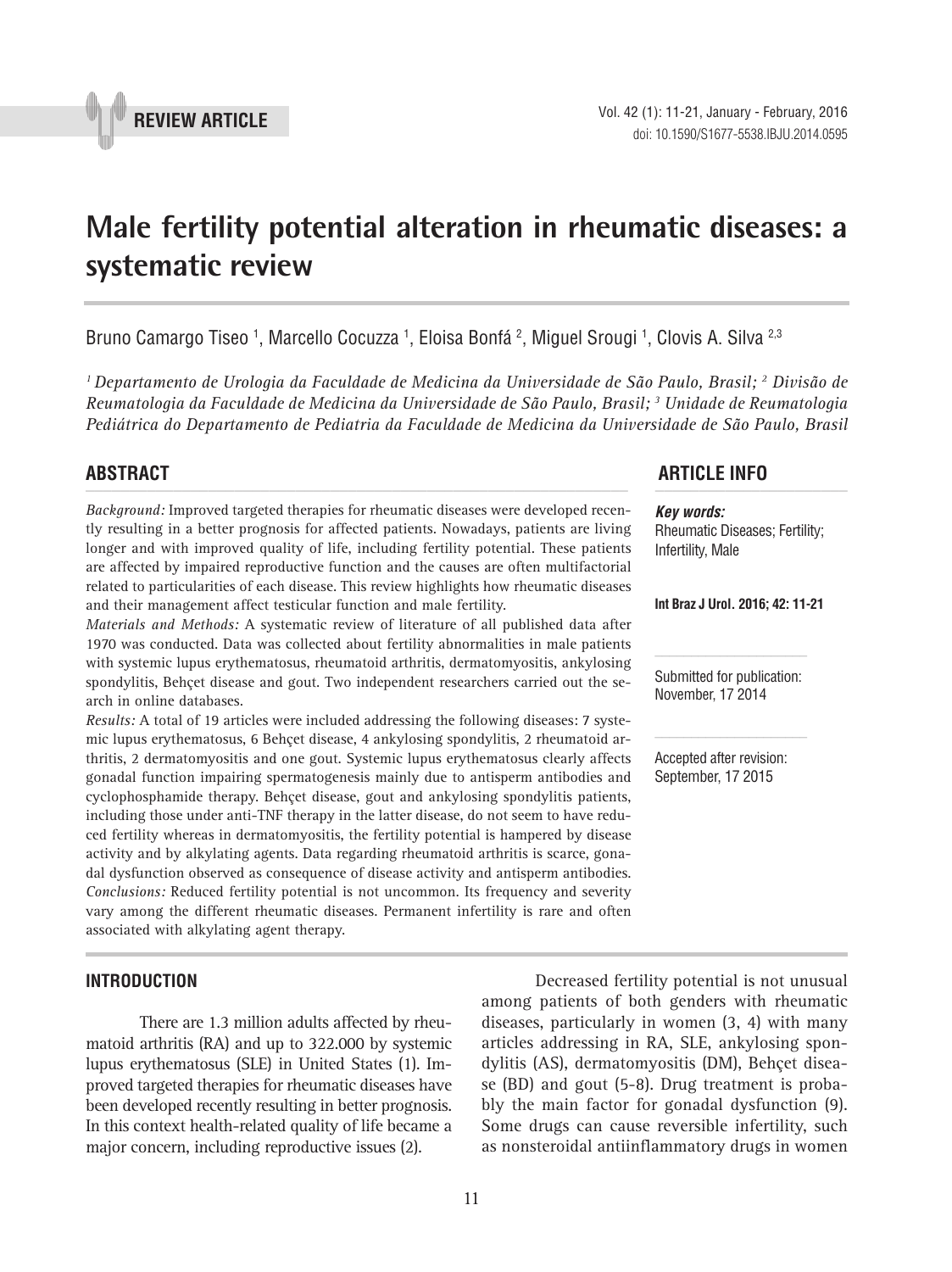and sulfasalazine/methotrexate in men whereas irreversible infertility is occasionally observed after treatment with alkylating agents (cyclophosphamide-CYC and chlorambucil) in both genders (10). When fertility is an issue, alkylating agents should be used at lowest possible dose and alternative therapies (such as azathioprine or mycophenolate mofetil) must be considered.

The reproduction potential of these male patients is impaired by the disease directly in the testicular tissue or by immunosuppressive therapy (11). The evaluation of male subjects should rely on careful medical history, complete physical examination, semen analysis and sexual hormone profile.

The objective of this systematic review of the literature on rheumatic disease male fertility potential is to provide a better understanding to urologists, andrologists, infertility specialists and rheumatologists of the underlying contributing factors involved, as well as discuss how fertility potential is endangered by diseases management.

# **SEARCH STRATEGY AND SELECTION CRITERIA**

It was conducted a computerized search of English and non-English language articles published after 1970 listed in the electronic databases of SCOPUS, PUBMED/MEDLINE and Cochrane Library. Two independent researchers (MC, BT) conducted the search during May-July 2014. The following terms were used: 'systemic lupus erythematosus', 'ankylosing spondylitis', 'dermatomyositis', 'rheumatoid arthritis', 'Behçet disease', 'gout', 'male infertility', 'pregnancy rate', 'sperm', 'semen', 'spermatozoa', 'sperm quality' and 'rheumatic disease'. The search was performed in English language but articles yielded in other languages were not excluded. The authors graded the abstract of each study identified by the search to determine eligibility. If these criteria remained unclear from the abstract, the full article was retrieved for clarification.

Data extraction was carried out by the investigators using a standardized data collection form with subsequent discussion with all authors. Peer-reviewed observational controlled and non-controlled studies (case–control and cohort studies) were selected. All studies were referral centre-, hospital-or population-based studies. The data collected in the selected articles were all related to fertility abnormalities in male patients with SLE, RA, DM, AS, BD and gout. We excluded articles that were case reports and those that did not evaluated male patients.

# **RESULTS**

The article flow through the selection phase is summarized in Figure-1. An initial search of online databases yielded 136 publications from PUBMED/MEDLINE, 112 reviews from Cochrane Library, 136 from Web of Science, and 162 from Scopus. After excluding duplicated publications and applying exclusion criteria, 19 relevant articles were included with the following diseases: 7 SLE, 2 DM, 2 RA, 4 AS, 6 BD and one with gout. There was one article evaluating simultaneously two diseases and another addressing three (Figure-1).

# **Systemic lupus erythematosus**

Publications selected focused on four aspects of male fertility in SLE: gonadal dysfunction, testicular alterations induced by immunosuppressive treatment, presence of anti-sperm antibody and genetic abnormalities (Table-1).

A global gonadal function evaluation was performed by our Group (12) assessing sex hormone profile, semen analysis and antisperm analysis (ASA). Thirty-five patients compared to paired controls had lower testicular volumes, total sperm count and total motile sperm count associated with CYC use.

We investigated Sertoli cell function analyzing inhibin B levels and semen abnormalities in SLE patients. Lower inhibin B level was correlated with diminished sperm count, concentration and total motility count and with elevated FSH and LH levels (13). In addition, it was observed that 20% of SLE patients had erectile dysfunction, 36% of testicles were below the normal volume range and 48% had semen analysis abnormalities associated with CYC therapy (14). The same gonadotoxic effect of CYC was also reported in four patients with juvenile SLE (15).

Serum IgG ASA targeting the sperm head and/or midpiece was reported in 15% and antisperm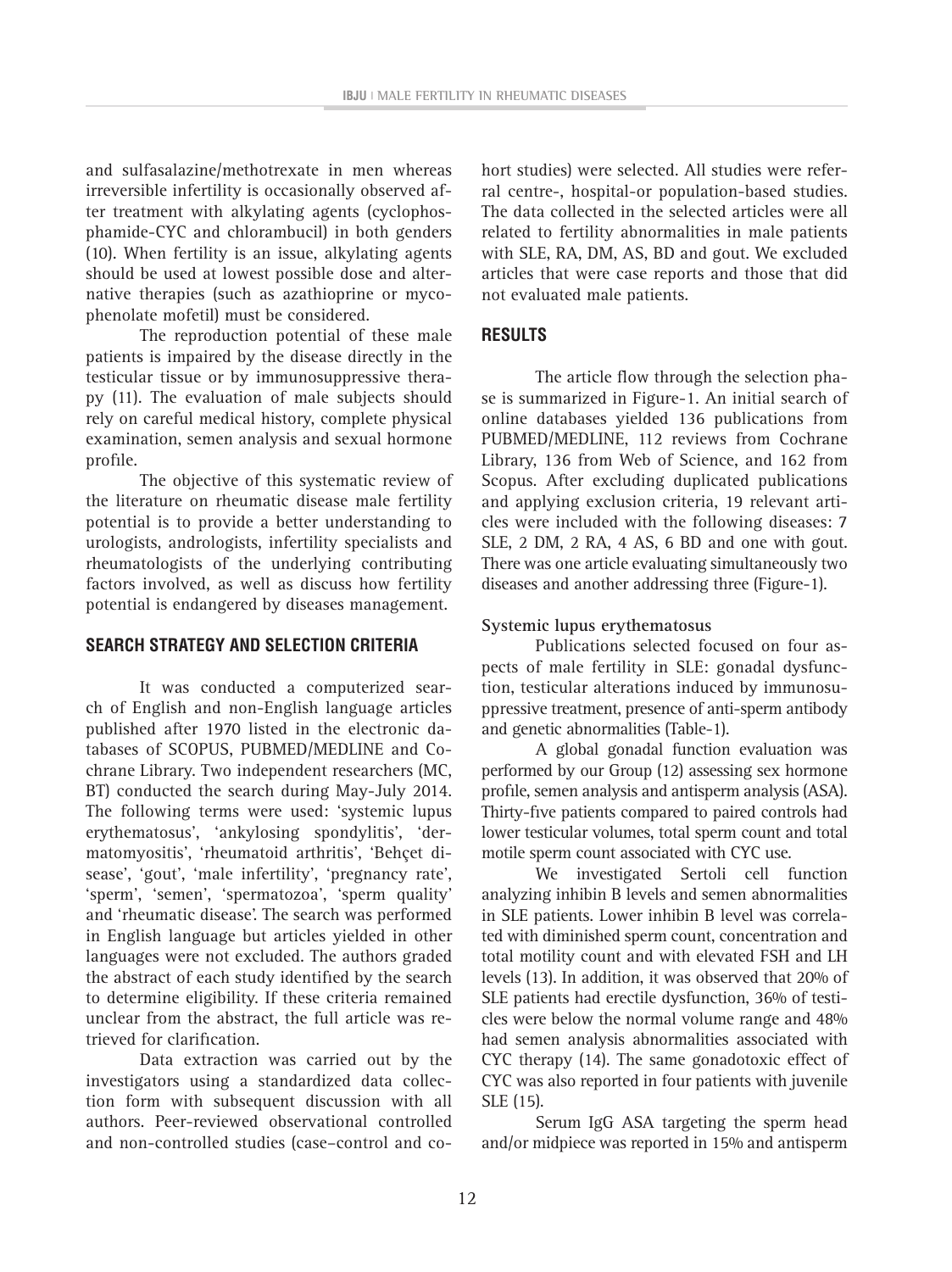



deoxyribonucleic acid antibodies were found in 42% of SLE patients, indicating that autoimmunity is another contributing factor in these patient's (16). This finding was confirmed in 8 patients evaluated by Shiraishi et al. (17).

Recently, Dillon et al. (18) evaluated the karyotype of 316 men with SLE and 1201 healthy controls. Aneuploidies were evidenced in 2.5% male SLE patients and none in controls. There was three 47, XXY, three patients with mosaic 46, XY/47, XXY, one had 46, XX/47, XXY mosaicism and another one had 46, XX karyotype.

### **Dermatomyositis**

The two publications addressing DM patient's fertility are illustrated in Table-2. Moraes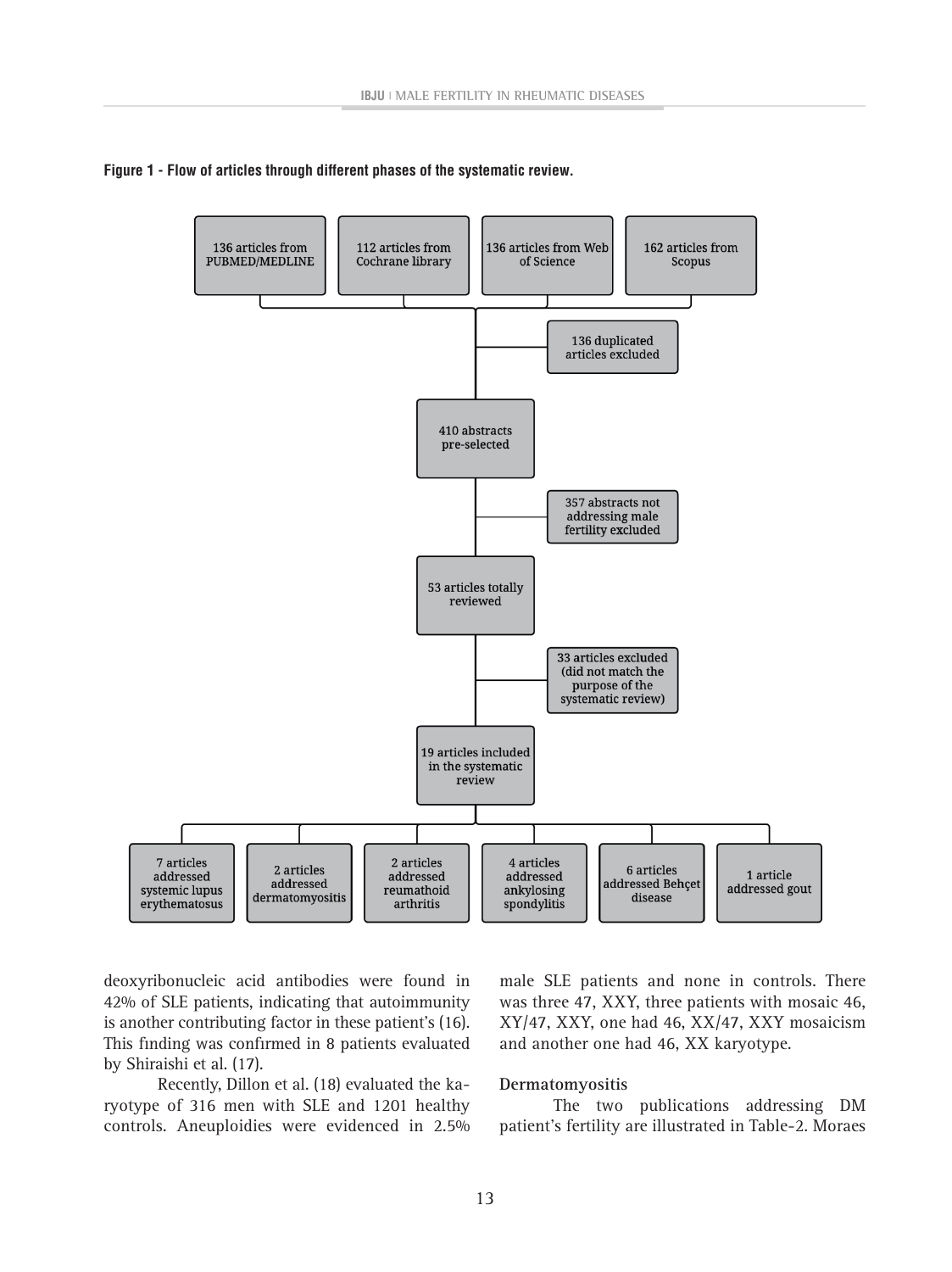| Author                                     | Year | <b>Study Population</b>                                                   | <b>Results</b>                                                                                                                                          | Conclusion                                                                                                               |  |  |
|--------------------------------------------|------|---------------------------------------------------------------------------|---------------------------------------------------------------------------------------------------------------------------------------------------------|--------------------------------------------------------------------------------------------------------------------------|--|--|
| Gonadal dysfunction                        |      |                                                                           |                                                                                                                                                         |                                                                                                                          |  |  |
| Soares et al. (12)                         | 2007 | 35 patients with SLE and<br>35 normal controls                            | SLE patients had low sperm count,<br>low motile sperm and low normal<br>sperm forms / Sperm abnormalities<br>related to elevated FSH levels             | Gonad function is severely<br>affected in male SLE patients<br>due to testicular damage                                  |  |  |
| Suehiro et al. (13)                        | 2008 | 34 patients with SLE                                                      | 23% had decreased inhibin B and<br>elevated FSH, 15% had decreased<br>testosterone, 70% sperm analysis<br>alterations, 20% reduced testicular<br>volume | Sertoli cell dysfunction in<br>male SLE affecting inhibin B<br>secretion. It was related to<br>impaired sperm production |  |  |
| Silva et al. (14)                          | 2009 | 25 patients with SLE and<br>25 normal controls                            | 20% SLE patients had erectile<br>dysfunction, 36% had elevated FSH<br>and 48% had sperm abnormalities                                                   | SLE affects whole male<br>reproductive health,<br>particularly under CYC / No<br>influence of ASA                        |  |  |
| Testicular damage immunosuppressive agents |      |                                                                           |                                                                                                                                                         |                                                                                                                          |  |  |
| Silva et al. (15)                          | 2002 | 4 patients with juvenile<br><b>SLE</b>                                    | 1 patient with azoospermia and<br>elevated FSH / 1 patient with severe<br>oligospermia. Both treated with CYC                                           | Alkylating agents may induce<br>testicular damage                                                                        |  |  |
| Presence of anti-sperm antibody            |      |                                                                           |                                                                                                                                                         |                                                                                                                          |  |  |
| D'Cruz et al. (16)                         | 1994 | 33 patients with SLE, 33<br>patients with ASA and 20<br>normal controls   | 42% patients with SLE had ASA                                                                                                                           | ASA has high frequency in<br>SLE patients                                                                                |  |  |
| Shiraishi et al. (17)                      | 2008 | 32 patients with RA, 14<br>with BD, 8 with SLE and<br>80 healthy controls | 13% SLE patients had ASA                                                                                                                                | SLE may induce ASA in<br>patients and affect fertility                                                                   |  |  |
| Presence of sex chromosomes aneuploid      |      |                                                                           |                                                                                                                                                         |                                                                                                                          |  |  |
| Dillon et al. (18)                         | 2012 | 316 patients with SLE                                                     | 8 patients with sex chromosomes<br>alterations                                                                                                          | Sex chromosomes aneuploid<br>is more common in SLE men<br>and may impact their fertility                                 |  |  |

| Table 1 - Systematic lupus erythematosus and male fertility according to gonadal dysfunction, immunosuppressive agents, |  |  |
|-------------------------------------------------------------------------------------------------------------------------|--|--|
| anti-sperm antibody and sex chromosomes aneuploid.                                                                      |  |  |

**Note: SLE =** systemic lupus erythematosus; **LH =** luteinizing hormone; **FSH =** follicle-stimulating hormone; **CYC =** cyclophosphamide; **RA =** rheumathoid arthritis; **ASA =** antisperm antibody, **BD =** Behçet disease.

et al. (19) evaluated five patients with juvenile DM and compared with 10 age-matched healthy controls regarding testicular volume, sperm analysis, ASA and sex hormone profile. One patient had used CYC with a cumulative dose of 6.6g and experienced transient azoospermia with normalization after 5 years of medication withdrawal. All DM patients had teratospermia, one had ASA and none had abnormal hormone profile.

A later study investigated 10 adult patients and 10 age-matched healthy controls. DM subjects had lower sperm concentration, lower total motile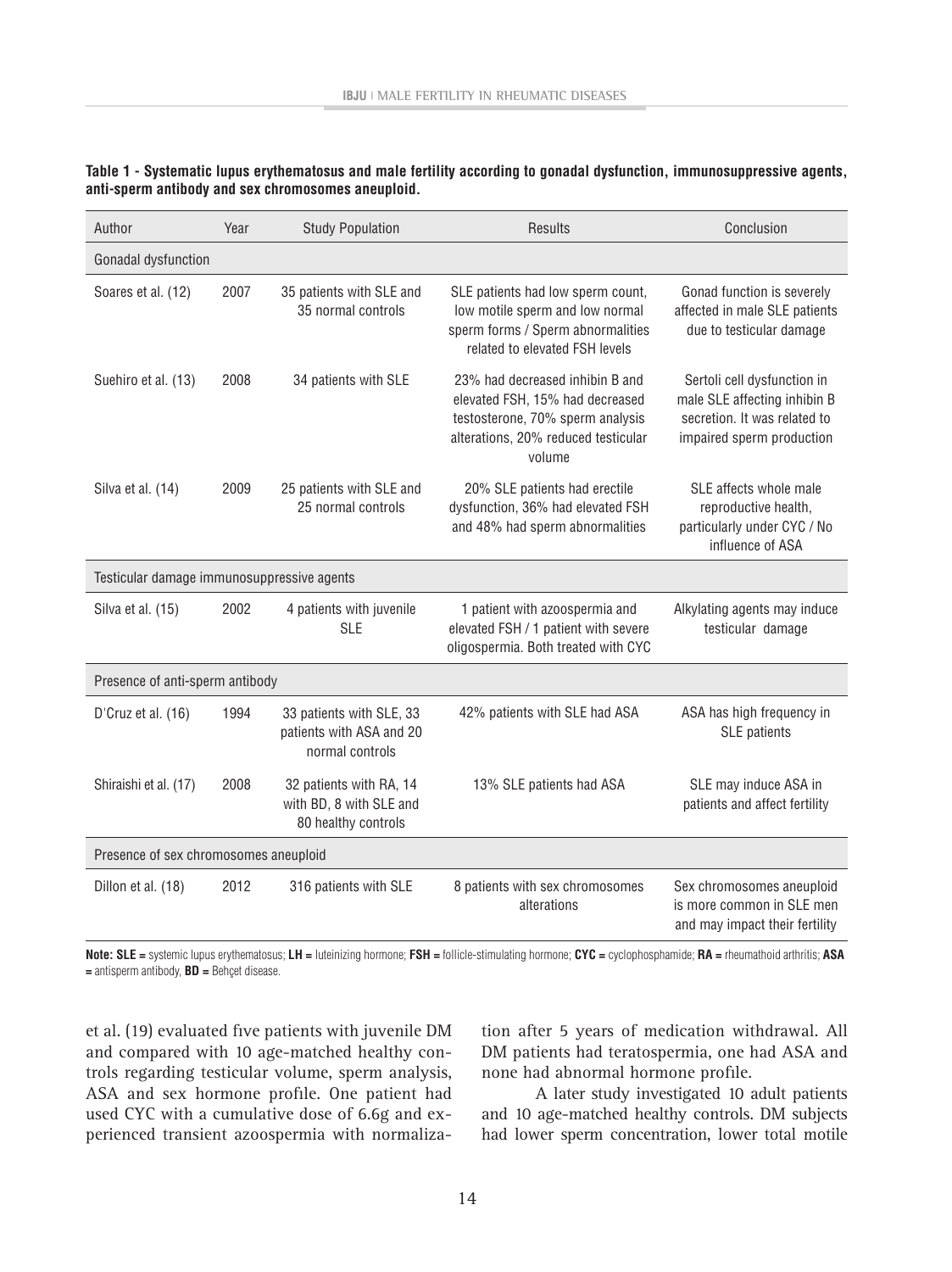|  | Table 2 – Dermatomyositis and male fertility. |  |  |  |
|--|-----------------------------------------------|--|--|--|
|--|-----------------------------------------------|--|--|--|

| Author             | Year | <b>Study Population</b>                                      | <b>Results</b>                                                                                                      | Conclusion                                                                                                                   |
|--------------------|------|--------------------------------------------------------------|---------------------------------------------------------------------------------------------------------------------|------------------------------------------------------------------------------------------------------------------------------|
| Moraes et al. (19) | 2008 | 5 post-pubertal males<br>with DM and 5 healthy<br>controls   | 100% teratozoospermia /<br>Azoospermia during CYC<br>treatment                                                      | No significant difference between<br>patients and normal controls<br>regarding hormonal levels or sperm<br>analysis          |
| Moraes et al. (20) | 2010 | 10 post-pubertal males<br>with DM and 10 healthy<br>controls | Low concentration, low<br>sperm abnormalities, low<br>motile count, reduced<br>testicular volumes in DM<br>patients | DM may affect testicular function<br>and sex hormones levels / Disease<br>activity and CYC may induce<br>gonadal dysfunction |

**Note: DM =** dermatomyositis; **CYC =** cyclophosphamide.

sperm count and lower normal sperm morphology percentage. Disease activity seemed to be a relevant factor in four patients and CYC in one of them (20).

#### **Rheumatoid arthritis**

Two publications assessed fertility on RA patients (Table-3). Gordon et al. (21) evaluated 31 patients with RA, 33 with AS and 95 healthy controls. Patients with RA had lower serum testosterone levels and higher FSH and LH levels than controls. Ten patients (33%) admitted periods of erectile dysfunction while 15 (50%) also referred decreased libido when suffering from arthritis. Four patients referred difficulty to conceive, among them, two did not seek medical assistance for infertility. Nineteen males had successfully fathered children and the others were still singles.

|  | Table 3 - Rheumatoid arthritis and male fertility. |  |  |  |
|--|----------------------------------------------------|--|--|--|
|--|----------------------------------------------------|--|--|--|

In 2008, Shiraishi et al. (17) evaluated 32 RA patients and found one with serum ASA. The patient was 74 years old and the disease onset was at the age of 60 years. He had already 2 children before being diagnosed with the disease so the relation between fertility status and the presence of the antibody could not be addressed nor its relation with the disease.

### **Ankylosing spondylitis**

Four publications were selected regarding the AS association with male fertility. The major aspects of each paper are summarized in Table-4. A total of 33 AS patients were evaluated in 1986, reporting four patients with erectile dysfunction and 11 with decreased libido. Only one male with AS had an infertile marriage and did not seek for medical assistan-

| Author                | Year |                                                                       | <b>Results</b>                                                         | Conclusion                                                                         |
|-----------------------|------|-----------------------------------------------------------------------|------------------------------------------------------------------------|------------------------------------------------------------------------------------|
|                       |      | <b>Study Population</b>                                               |                                                                        |                                                                                    |
| Gordon et al. (21)    | 1986 | 31 patients with RA, 33<br>with AS patients and 95<br>normal controls | Low testosterone /<br>Elevated FSH and LH level<br>in patients with RA | Normal pituitary-gonad axis<br>function / Testicular damage by<br>disease activity |
| Shiraishi et al. (17) | 2008 | 32 men with RA, 14 with<br>BD, 8 with SLE and 80<br>healthy controls  | 3% RA patients had ASA                                                 | RA may induce ASA in patients and<br>may affect fertility                          |

**Note: RA** = rheumathoid arthritis; **AS =** ankylosing spondylitis; **BD =** Behçet disease; **FSH =** follicle-stimulating hormone; **LH =** luteinizing hormone; **SLE =** systemic lupus erythematosus; **ASA =** antisperm antibody.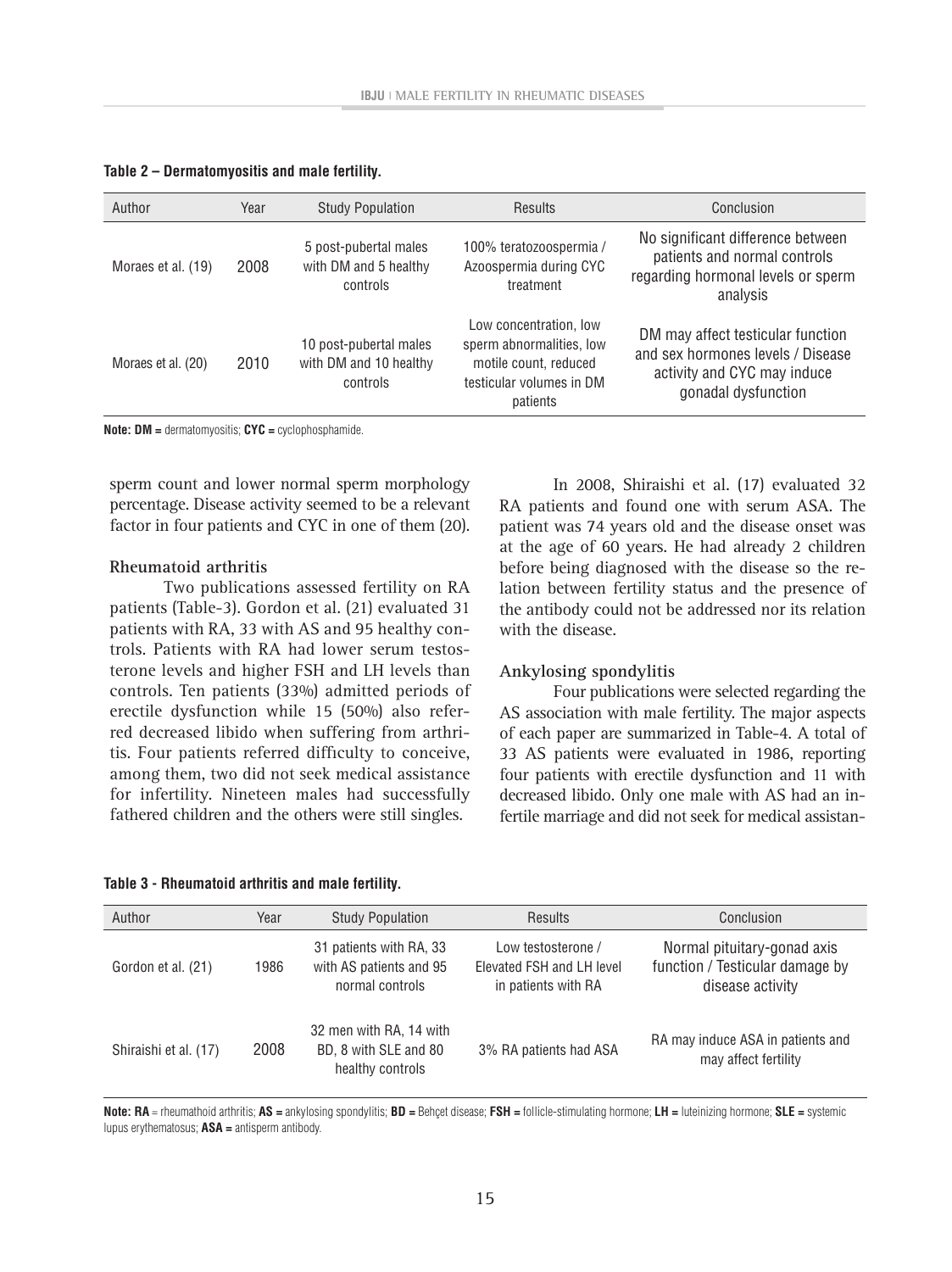| Author               | Year | <b>Study Population</b>                                               | <b>Results</b>                                                                                 | Conclusion                                                                             |
|----------------------|------|-----------------------------------------------------------------------|------------------------------------------------------------------------------------------------|----------------------------------------------------------------------------------------|
| Gordon et al. (21)   | 1986 | 31 patients with RA, 33<br>with AS patients and 95<br>normal controls | Normal testosterone / Normal<br>FSH and LH levels / 13%<br>impotence / 39% decreased<br>libido | AS may affect libido and erectile<br>function / No impact in testicular<br>function    |
| Paschou et al. (7)   | 2009 | 4 patients treated with<br>infliximab                                 | All patients had fathered at<br>least one child                                                | AS patients treated with anti-TNF<br>seem not to suffer infertility issues             |
| Nukumizu et al. (23) | 2012 | 20 patients with AS and 24<br>healthy controls                        | 40% of AS patients had<br>varicocele and was associated<br>to teratospermia                    | Varicocele is frequent in AS and may<br>affect sperm morphology impairing<br>fertility |
| Almeida et al. (22)  | 2013 | 20 patients with AS and 24<br>healthy controls                        | Normal sex hormones levels.<br>including inhibin B / Normal<br>seminal parameters              | Sertoli cell function was not affected<br>by AS or by anti-TNF therapy                 |

**Table 4 – Ankylosing spondylitis and male fertility.**

**Note: RA =** rheumathoid arthritis; **AS = a**nkylosing spondylitis; **TNF =** tumor necrosing factor.

ce. Thirteen patients were singles and all other had constituted their families without problems (21). Varicocele was an additional and frequent finding in AS males (40%), of another cohort, and its impact in male fertility remains to be determined, since only mild sperm abnormalities was observed in these patients (22).

Regarding to biological therapy, Paschou et al. (7), in 2009, assessed AS patients who were treated with infliximab and reviewed their medical records. They found that all of them had successfully fathered at least one children even one patient that also received small doses of methotrexate. Reinforcing this finding, our group evaluated 20 AS patients under TNF blockage and compared to 24 normal controls and showed no difference in sex hormone, inhibin B levels and seminal analysis (23).

#### **Behçet disease**

There were six papers addressing BD and its relationship with male fertility. They are summarized in Table-5. An early report brought attention to possible side-effects of colchicine used in BD management with oligospermia in 11 of 136 patient's (24). Later, Sarica et al. (25) evaluated 62 men with BD treated only with colchicine and evidenced oligonecrospermia in 37% and azoospermia in 3%. However, Fukutani et al. (26) evaluating 27 BD patients did not observe impact seminal parameters or FSH levels in patients treated with colchicine use alone.

Alkylating agents may induce sperm abnormalities in BD patient's, as reported in ten men using chlorambucil that had impairment of semen production: 7 with oligospermia and 3 with azoospermia (27).

A recent study evaluated fertility outcome of a larger retrospective cohort of BD patient's compared to a control Group (28). They observed that 23 out of 130 subjects had infertility and the most common etiology was varicocele. In contrast, none of the 14 men with BD assessed for ASA had antisperm antibodies (17).

#### **Gout**

There is only one report addressing gout and fertility in males (Table-5). In a large study with 540 young patients with gout, fertility status was preserved in patients treated with colchicine and none presented fertility issues during 20 years of follow-up (29).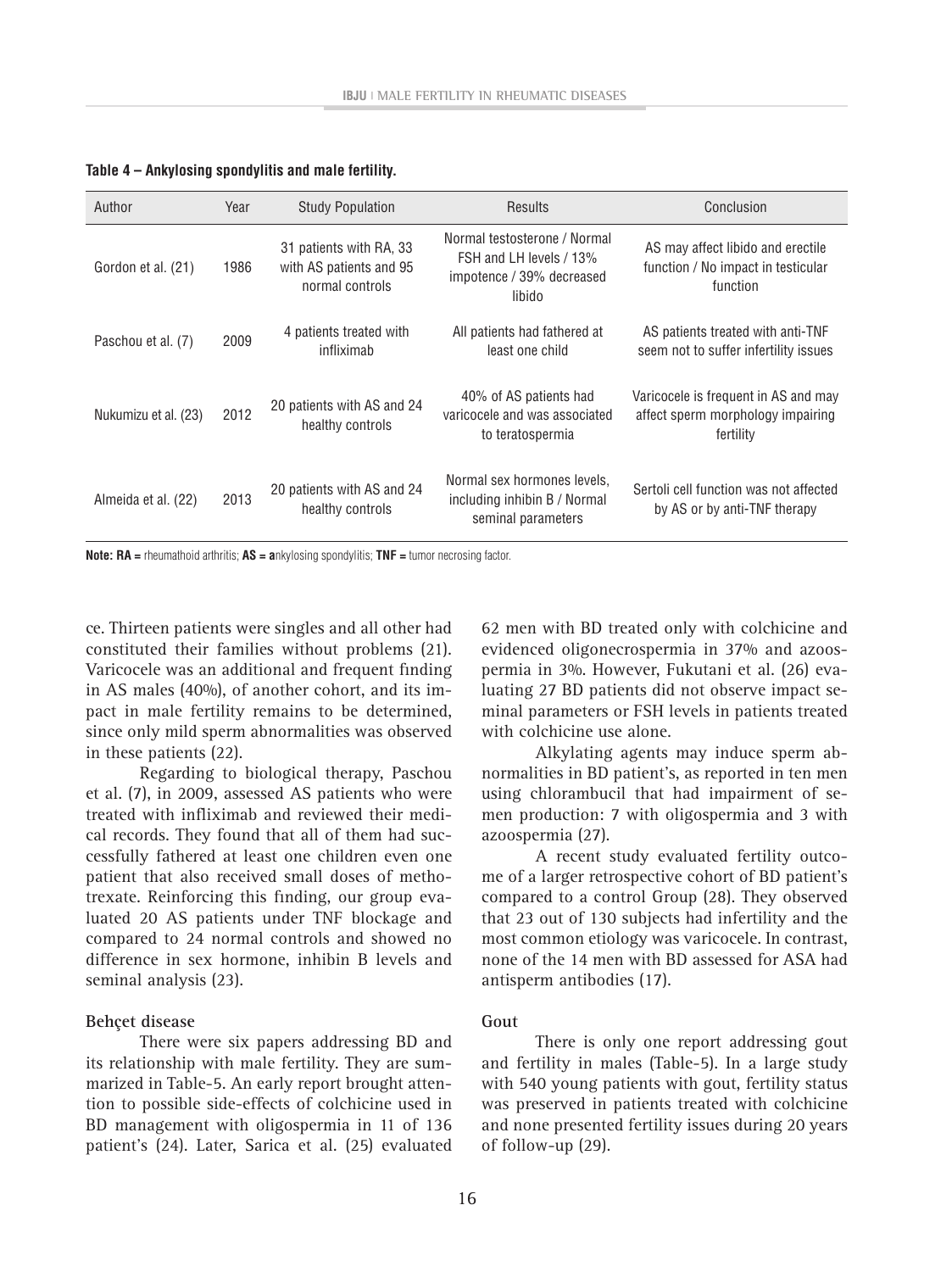| Author                | Year | <b>Study Population</b>                                                        | <b>Results</b>                                                                                                                 | Conclusion                                                                                          |
|-----------------------|------|--------------------------------------------------------------------------------|--------------------------------------------------------------------------------------------------------------------------------|-----------------------------------------------------------------------------------------------------|
| Behçet disease        |      |                                                                                |                                                                                                                                |                                                                                                     |
| Mizushima et al. (24) | 1977 | 157 patients with BD in<br>colchicine use                                      | 11 patients had oligospermia                                                                                                   | Low side-effects of colchicine<br>use                                                               |
| Fukutani et al. (26)  | 1981 | 31 male patients with BD<br>divided in four groups<br>regarding medication use | Only the patients treated with<br>CYC had seminal abnormalities<br>and diminished FSH serum levels                             | BD did not impair testicular<br>function / Testicular damage<br>related to CYC                      |
| Tabbara (27)          | 1983 | 10 men with BD treated<br>with chlorambucil                                    | 7 patients had oligospermia and<br>the other 3 azoospermia                                                                     | Chlorambucil should not be<br>used as the first line of therapy<br>in BD                            |
| Sarica et al. (25)    | 1995 | 62 male patients under<br>colchicine therapy for BD                            | 23 patients (37%) had<br>oligonecrospermia and 2 patients<br>(3%) azoospermia                                                  | Urological manifestation of<br>BD and medication adverse<br>reaction should be careful<br>monitored |
| Shiraishi et al. (17) | 2008 | 32 men with RA, 14 with<br>BD, 8 with SLE and 80<br>healthy controls           | None of BD patients had ASA                                                                                                    | BD seems not to be related to<br>ASA                                                                |
| Uzunalan et al. (28)  | 2013 | 162 men with BD, 48 with<br>FMF, 79 with AS and 43<br>healthy controls         | 23 BD patients had fertility<br>issues, most commonly<br>varicocele / No difference<br>in pregnancies or children<br>conceived | BD does not significantly<br>decrease patient's fertility                                           |
| Gout                  |      |                                                                                |                                                                                                                                |                                                                                                     |
| Yu (29)               | 1982 | 518 gout patients treated<br>with colchicine                                   | No fertility issues reported                                                                                                   | Neither gout nor colchicine use<br>impacts fertility                                                |

#### **Table 5 - Behçet disease, gout and male fertility.**

**Note: BD =** Behçet disease; **FSH =** follicle-stimulating hormone; **CYC =** cyclophosphamide; **AS =** ankylosing spondylitis; **ASA =** antisperm antibody; **FMF =** familial mediterranean fever

# **discussion**

SLE is an uncommon disease in men. It affects males in a sex ratio of 1:9 (30), suggesting that sex hormones could modify susceptibility or reduce the expression of SLE (11). Infertility is an important issue for them nowadays due to better prognosis and quality of life. Six publications reported impaired testicular function and decreased semen production in SLE patient's and their possible association with disease and treatment (11-14, 31, 32). The underlying mechanism for disease in-

duced damage to the testis is not completely elucidated although some authors showed that there is immunopathologic lesion of the testis (and excurrent ducts) occurring through T cell-mediated mechanisms triggered by antigens or pathogens that disrupt testicular immune privilege (33, 34). Testicular aggression by alkylating agents has been described since 1972 showing that it impairs the sperm production presenting spermatogenesis abnormalities and Sertoli cell dysfunction (35-37).

Although semen analysis is considered the hallmark of male infertility evaluation, standard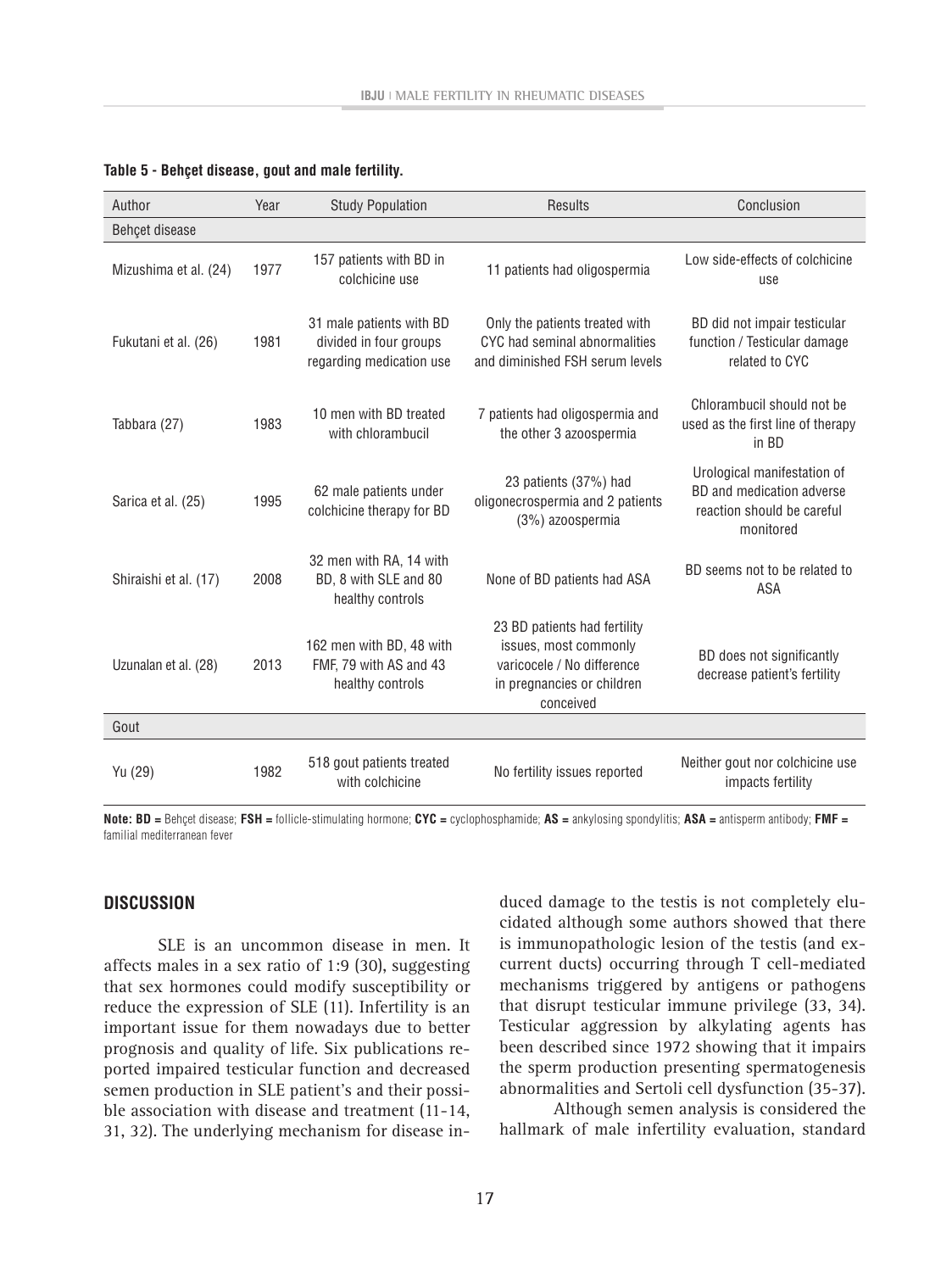seminal parameters do not detect abnormalities in up to 20% of subfertile males (38). The routine measurements do not reveal seminal defects at molecular levels that might be induced by reactive oxygen species, which are associated with male infertility (39, 40). The 2010 World Health Organization guidelines have reduced the reference limits for seminal parameters and fail to satisfy clinical and statistical standards and pose the risk of misclassifying a subject's true fertility status (41, 42). The introduction of new biomarkers of spermatic function in the clinical practice will allow a more precise evaluation of the real impact of rheumatic disease on male fertility potential. Unfortunately, to date, there is no available information in the literature and these aspects were not covered in the present review.

Autoimmunity also affects fertility by the presence of ASA. Immunologic infertility is characterized by the presence of antibodies against spermatozoa in the serum and/or in the seminal plasma or on the sperm surface (43). The presence of multiple ASA can lead to the immobilization and/or agglutination of spermatozoa, which blocks sperm-egg interaction. They can also prevent implantation or arrest embryo development (44, 45). In SLE patient's ASA have been found in up to 42% of the patient's. However, the real significance of ASA in infertile men is controversial and currently there is no standardized treatment regimens (46). Lastly, aneuploidies are frequent and may also contribute for fertility impairment in SLE patient's; therefore kariotype should be evaluated to complete the fertility analysis of these patient's, especially in those with severally compromised spermatogenesis (47).

The incidence of DM is 1.5 to 0.7 per 100.000 per person-years and there is a trend to affect more women than males in a 1.9 ratio (48, 49). The fertility evaluation of this particular Group has limited publications. The most important contributing factors of infertility in male DM are disease activity and CYC use (6), generally associated with high doses of this alkylating agent (5, 50).

Several large Scandinavian cohorts and a cohort study in the United States demonstrate that women with RA have smaller families and are slower to conceive compared with other women (51). Even though female infertility has been extensively explored in past years, the evaluation of male fertility was overlooked. The few publications available show gonadal impaired function with elevated LH/FSH, patients with difficult to conceive and also a higher incidence of ASA (17, 21). A more extensive evaluation of this set of patients is necessary to have a clear sense of RA real impact on male fertility.

Most physicians agree that diseases such as RA and AS can cause significant limitations in sexual activity due to diminished desire and impaired mechanical capacity (52, 53). In spite of that, evaluation of sex hormonal levels, seminal analysis and varicocele have shown that AS disease and treatment do not have a major impact in male fertility (7, 21-23).

BD is a multisystemic vasculitis with musculoskeletal, muco-cutaneous, ocular, gastrointestinal and neurological findings. The disease is frequently seen in the Mediterranean basin and the Far East. Young adults in their 20s and 30s are typically affected, during their reproductive years, with no gender predilection. However, males usually have a more severe course of the disease and are prone to present eye and other major organ involvement (28). The available literature about BD relationship with infertility is not robust. The disease itself seems to have no impact on fertility potential, but alkylating agents use is associated with its decrement (26, 27). The aggression to testicular tissue by colchicine reported by some authors in BD (25) was not confirmed in a large gout study (28).

Gout is induced by the deposition of monosodium urate crystals in synovial fluid and other tissues associated with hyperuricemia (54). Patient's with gout are usually older and fertility often is not an issue, as most of them had already constituted their families. Although there is a concern about colchicine impairing reproductive function, decreased fertility has not been found in these patient's (29).

And finally, the modern view of male fertility evaluation gives a new meaning to the term "male infertility management", which goes beyond the simple identification and elimination of the cause. The andrologist's therapeutic strategies have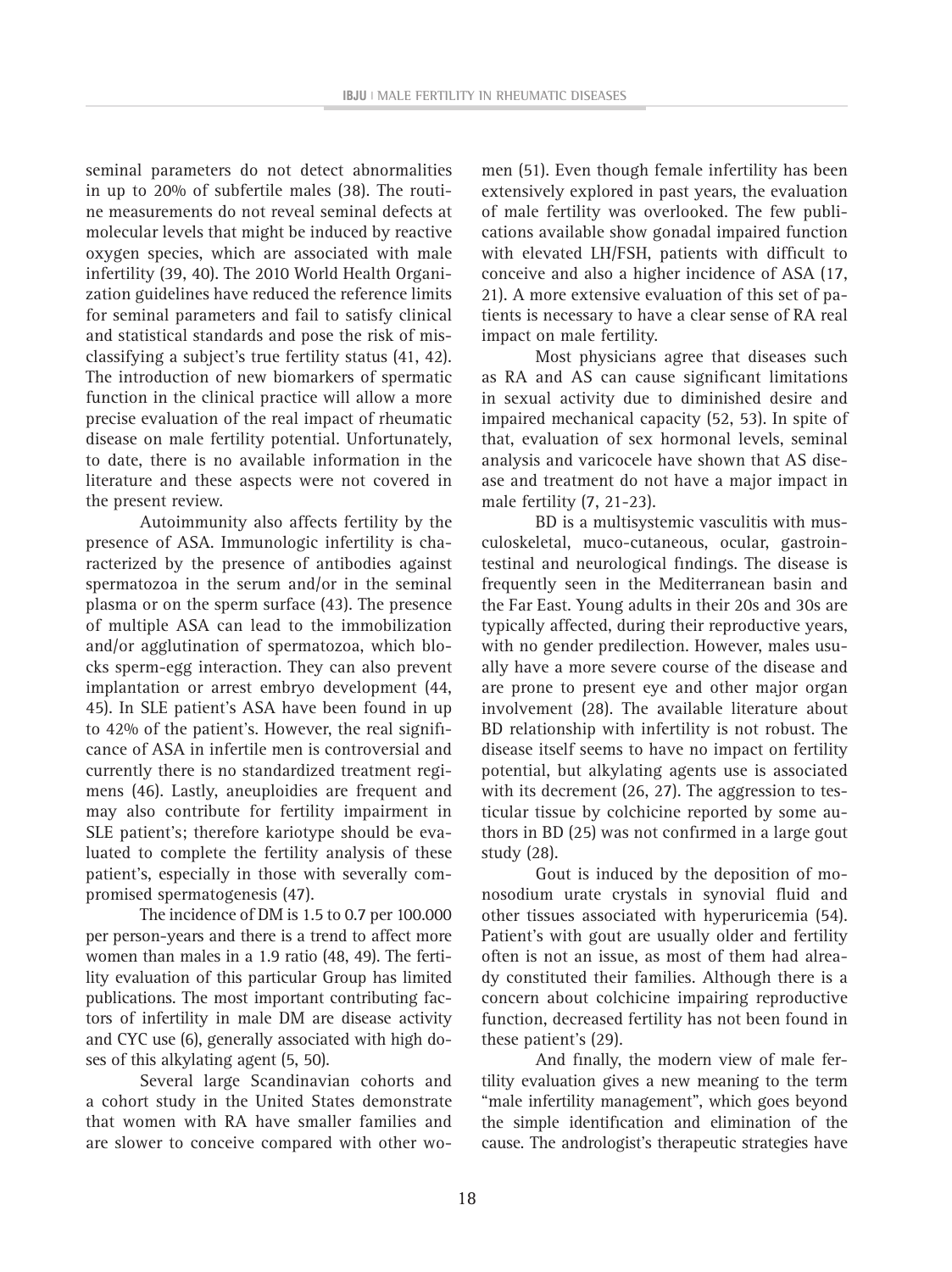changed from a recent past of only attempting to achieve a simple increase in the sperm concentration. We are moving forward and now our main target is to improve the "quality" of spermatozoa and/or preserve fertility (55). This approach is thus especially recommended for patients with rheumatic diseases, often not considered potentially fertile.

# **CONCLUSIONS**

Rheumatic diseases comprise a heterogeneous Group of diseases with distinct aspects regarding male infertility. SLE clearly affects gonadal function impairing spermatogenesis due to ASA and CYC therapy. Fertility seems to be not affected in BD and AS patients, including patients under anti-TNF therapy. The fertility potential of DM patients may be affected by the disease activity and by alkylating agents. There are also few data regarding RA, however male gonad may be affected by the disease activity and ASA. Gout patients usually do not have any conception desire at the time of disease manifestation and there are no reports of fertility impairment.

A multidisciplinary Group is essential to assess male reproductive health in rheumatic disease patients with a special focus on improving the fertile potential and sexual dysfunction to minimize the disease and treatment damage.

# **ABREVIATIONS**

- **SLE =** Systemic lupus erythematosus
- **AS =** Ankylosing spondylitis
- **DM =** Dermatomyositis
- **RA =** Rheumatoid arthritis
- **BD =** Behçet disease
- **T =** Testosterone
- **FT =** Free testosterone
- **LH =** Luteinizing hormone
- **FSH =** Follicle-stimulating hormone
- **CYC =** Cyclosphosphamide
- **ASA =** Antisperm anti-body

# **ACKNOWLEDGEMENTS**

This study was supported by grants from Fundação de Amparo à Pesquisa do Estado de

São Paulo (FAPESP#2014/14806-0 to CAS), Conselho Nacional de Desenvolvimento Científico e Tecnológico (CNPQ#301411/2009-3 to EB, and#302724/2011-7 to CAS), Federico Foundation (to EB, and CAS) and by Núcleo de Apoio à Pesquisa "Saúde da Criança e do Adolescente" da USP (NAP-CriAd) to CAS.

# **CONFLICT OF INTEREST**

None declared.

# **REFERENCES**

- 1. Helmick CG, Felson DT, Lawrence RC, Gabriel S, Hirsch R, Kwoh CK, et al. Estimates of the prevalence of arthritis and other rheumatic conditions in the United States. Part I. Arthritis Rheum. 2008; 58:15-25.
- 2. Østensen M. New insights into sexual functioning and fertility in rheumatic diseases. Best Pract Res Clin Rheumatol. 2004; 18:219-32.
- 3. Clowse ME, Chakravarty E, Costenbader KH, Chambers C, Michaud K. Effects of infertility, pregnancy loss, and patient concerns on family size of women with rheumatoid arthritis and systemic lupus erythematosus. Arthritis Care Res (Hoboken). 2012; 64:668-74.
- 4. Gupta R, Deepanjali S, Kumar A, Dadhwal V, Agarwal SK, Pandey RM, et al. A comparative study of pregnancy outcomes and menstrual irregularities in northern Indian patients with systemic lupus erythematosus and rheumatoid arthritis. Rheumatol Int. 2010; 30:1581-5.
- 5. Silva CA, Bonfa E, Østensen M. Maintenance of fertility in patients with rheumatic diseases needing antiinflammatory and immunosuppressive drugs.Arthritis Care Res (Hoboken). 2010; 62:1682-90.
- 6. Martínez Lopez JA, Loza E, Carmona L. Systematic review on the safety of methotrexate in rheumatoid arthritis regarding the reproductive system (fertility, pregnancy, and breastfeeding). Clin Exp Rheumatol. 2009; 27:678-84.
- 7. Paschou S, Voulgari PV, Vrabie IG, Saougou IG, Drosos AA. Fertility and reproduction in male patients with ankylosing spondylitis treated with infliximab. J Rheumatol. 2009; 36:351-4.
- 8. Hersh A, von Scheven E, Yelin E. Adult outcomes of childhood-onset rheumatic diseases. Nat Rev Rheumatol. 2011; 7:290-5.
- 9. Freire EA, Nepomuceno JD, Maia ID, Ciconelli RM. Doenças reumáticas e infertilidade masculina. Revista Brasileira de Reumatologia. 2006;46:12-20.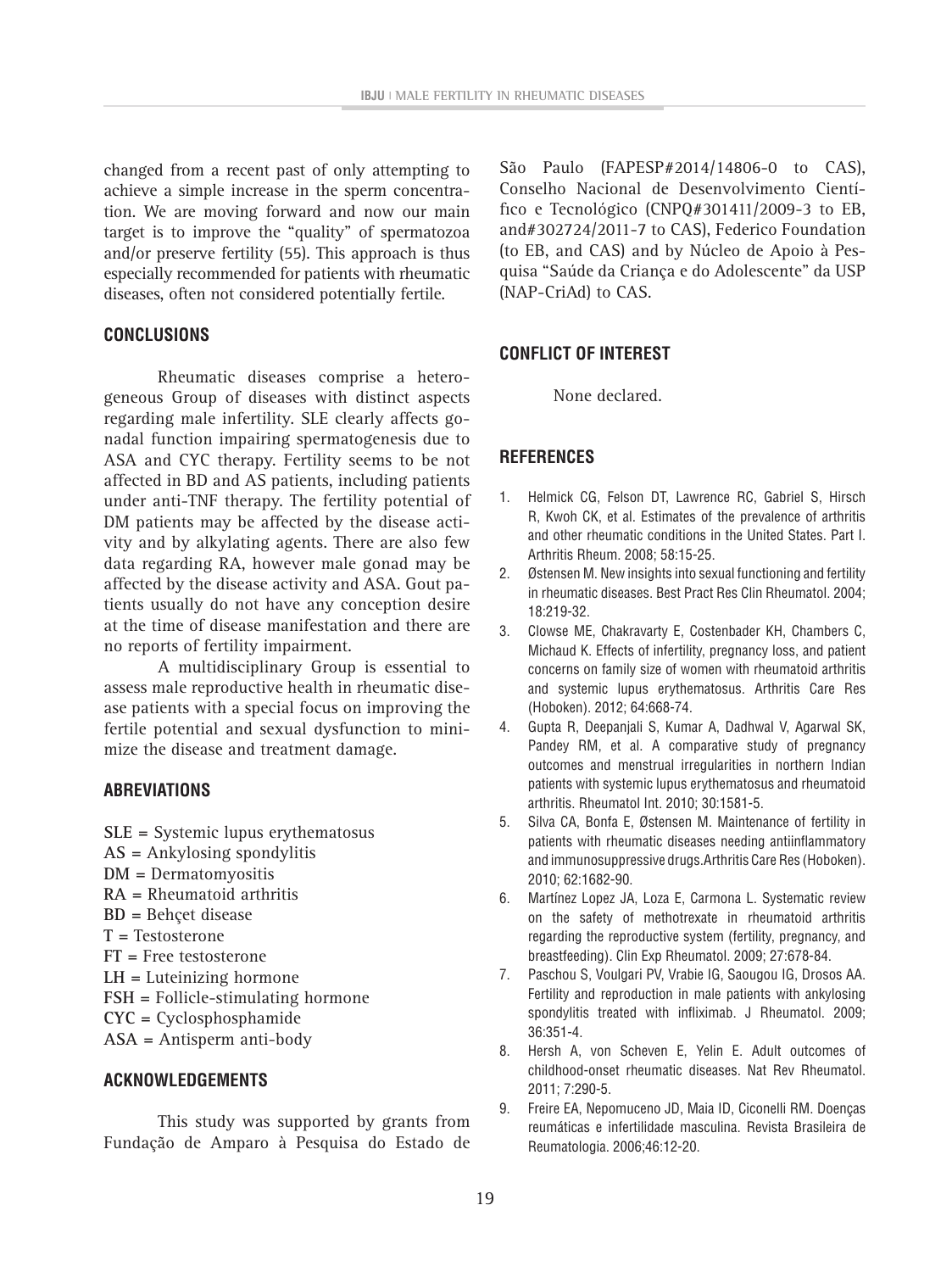- 10. Dooley MA, Nair R. Therapy Insight: preserving fertility in cyclophosphamide-treated patients with rheumatic disease. Nat Clin Pract Rheumatol. 2008; 4:250-7.
- 11. Miller MH, Urowitz MB, Gladman DD, Killinger DW. Systemic lupus erythematosus in males. Medicine (Baltimore). 1983; 62:327-34.
- 12. Soares PM, Borba EF, Bonfa E, Hallak J, Corrêa AL, Silva CA. Gonad evaluation in male systemic lupus erythematosus. Arthritis Rheum. 2007; 56:2352-61.
- 13. Suehiro RM, Borba EF, Bonfa E, Okay TS, Cocuzza M, Soares PM, et al. Testicular Sertoli cell function in male systemic lupus erythematosus. Rheumatology (Oxford). 2008; 47:1692-7.
- 14. Silva CA, Bonfá E, Borba EF, Braga AP, Soares PM, Moraes AJ, et al. Saúde reprodutiva em homens com lúpus eritematoso sistêmico. Revista Brasileira de Reumatologia. 2009;49:207-22.
- 15. Silva CA, Hallak J, Pasqualotto FF, Barba MF, Saito MI, Kiss MH. Gonadal function in male adolescents and young males with juvenile onset systemic lúpus erythematosus. J Rheumatol. 2002; 29:2000-5.
- 16. D'Cruz OJ, Haas GG Jr, Reichlin M. Autoantibodies to decondensed sperm nuclear deoxyribonucleic acid in patients with antisperm antibodies and systemic lúpus erythematosus detected by immunofluorescence flow cytometry. Fertil Steril. 1994; 62:834-44.
- 17. Shiraishi Y, Shibahara H, Koriyama J, Hirano Y, Okazaki H, Minota S, et al. Incidence of antisperm antibodies in males with systemic autoimmune diseases. Am J Reprod Immunol. 2009; 61:183-9.
- 18. Dillon SP, Kurien BT, Li S, Bruner GR, Kaufman KM, Harley JB, et al. Sex chromosome aneuploidies among men with systemic lupus erythematosus. J Autoimmun. 2012; 38:J129-34.
- 19. Moraes AJ, Pereira RM, Cocuzza M, Casemiro R, Saito O, Silva CA. Minor sperm abnormalities in young male post-pubertal patients with juvenile dermatomyositis. Brazilian journal of medical and biological research = Revista brasileira de pesquisas medicas e biologicas / Sociedade Brasileira de Biofisica [et al. 2008;41(12):1142-7.
- 20. Moraes AJ, Bonfa E, Cocuzza M, Borges CT, Saito O, Silva CA. Gonad evaluation in male dermatomyositis. A pilot study. Clin Exp Rheumatol. 2010; 28:441-2.
- 21. Gordon D, Beastall GH, Thomson JA, Sturrock RD. Androgenic status and sexual function in males with rheumatoid arthritis and ankylosing spondylitis. Q J Med. 1986; 60:671-9.
- 22. Almeida BP, Saad CG, Souza FH, Moraes JC, Nukumizu LA, Viana VS, et al. Testicular Sertoli cell function in ankylosing spondylitis. Clin Rheumatol. 2013; 32:1075-9.
- 23. Nukumizu LA, Gonçalves Saad C, Ostensen M, Almeida BP, Cocuzza M, Gonçalves C, et al. Gonadal function in male patients with ankylosing spondylitis. Scand J Rheumatol. 2012; 41:476-81.
- 24. Mizushima Y, Matsumura N, Mori M, Shimizu T, Fukushima B, Mimura Y, et al. Colchicine in Behçet's disease. Lancet. 1977; 2:1037.
- 25. Sarica K, Süzer O, Gürler A, Baltaci S, Ozdiler E, Dinçel C. Urological evaluation of Behçet patients and the effect of colchicine on fertility. Eur Urol. 1995; 27:39-42.
- 26. Fukutani K, Ishida H, Shinohara M, Minowada S, Niijima T, Hijikata K, et al. Suppression of spermatogenesis in patients with Behçet's disease treated with cyclophosphamide and colchicine. Fertil Steril. 1981; 36:76-80.
- 27. Tabbara KF. Chlorambucil in Behçet's disease. A reappraisal. Ophthalmology. 1983; 90:906-8.
- 28. Uzunaslan D, Saygin C, Hatemi G, Tascilar K, Yazici H. No appreciable decrease in fertility in Behçet's syndrome. Rheumatology (Oxford). 2014; 53:828-33.
- 29. Yü T. The efficacy of colchicine prophylaxis in articular gout--a reappraisal after 20 years. Semin Arthritis Rheum. 1982; 12:256-64.
- 30. Wallace DJ, Hahn B, Dubois EL. Dubois' lupus erythematosus and related syndromes. 8th ed. Philadelphia, PA: Elsevier/Saunders; 2013. xv, pp. 694.
- 31. Vilarinho ST, Costallat LT. Evaluation of the hypothalamicpituitary-gonadal axis in males with systemic lupus erythematosus. J Rheumatol. 1998; 25:1097-103.
- 32. Mok CC, Lau CS. Profile of sex hormones in male patients with systemic lúpus erythematosus. Lupus. 2000; 9:252-7.
- 33. Rival C, Guazzone VA, Theas MS, Lustig L. Pathomechanism of autoimune orchitis. Andrologia. 2005; 37:226-7.
- 34. Tung KS, Teuscher C. Mechanisms of autoimmune disease in the testis and ovary. Hum Reprod Update. 1995; 1:35- 50.
- 35. Etteldorf JN, West CD, Pitcock JA, Williams DL. Gonadal function, testicular histology, and meiosis following cyclophosphamide therapy in patients with nephrotic syndrome. J Pediatr. 1976; 88:206-12.
- 36. Kumar R, Biggart JD, McEvoy J, McGeown MG. Cyclophosphamide and reproductive function. Lancet. 1972; 1:1212-4.
- 37. Qureshi MS, Pennington JH, Goldsmith HJ, Cox PE. Cyclophosphamide therapy and sterility. Lancet. 1972; 2:1290-1.
- 38. Romeo C, Ientile R, Santoro G, Impellizzeri P, Turiaco N, Impalà P, et al. Nitric oxide production is increased in the spermatic veins of adolescents with left idiophatic varicocele. J Pediatr Surg. 2001; 36:389-93.
- 39. Agarwal A, Said TM. Oxidative stress, DNA damage and apoptosis in male infertility: a clinical approach. BJU Int. 2005; 95:503-7.
- 40. Cocuzza M, Sikka SC, Athayde KS, Agarwal A. Clinical relevance of oxidative stress and sperm chromatin damage in male infertility: an evidence based analysis. Int Braz J Urol. 2007; 33:603-21.